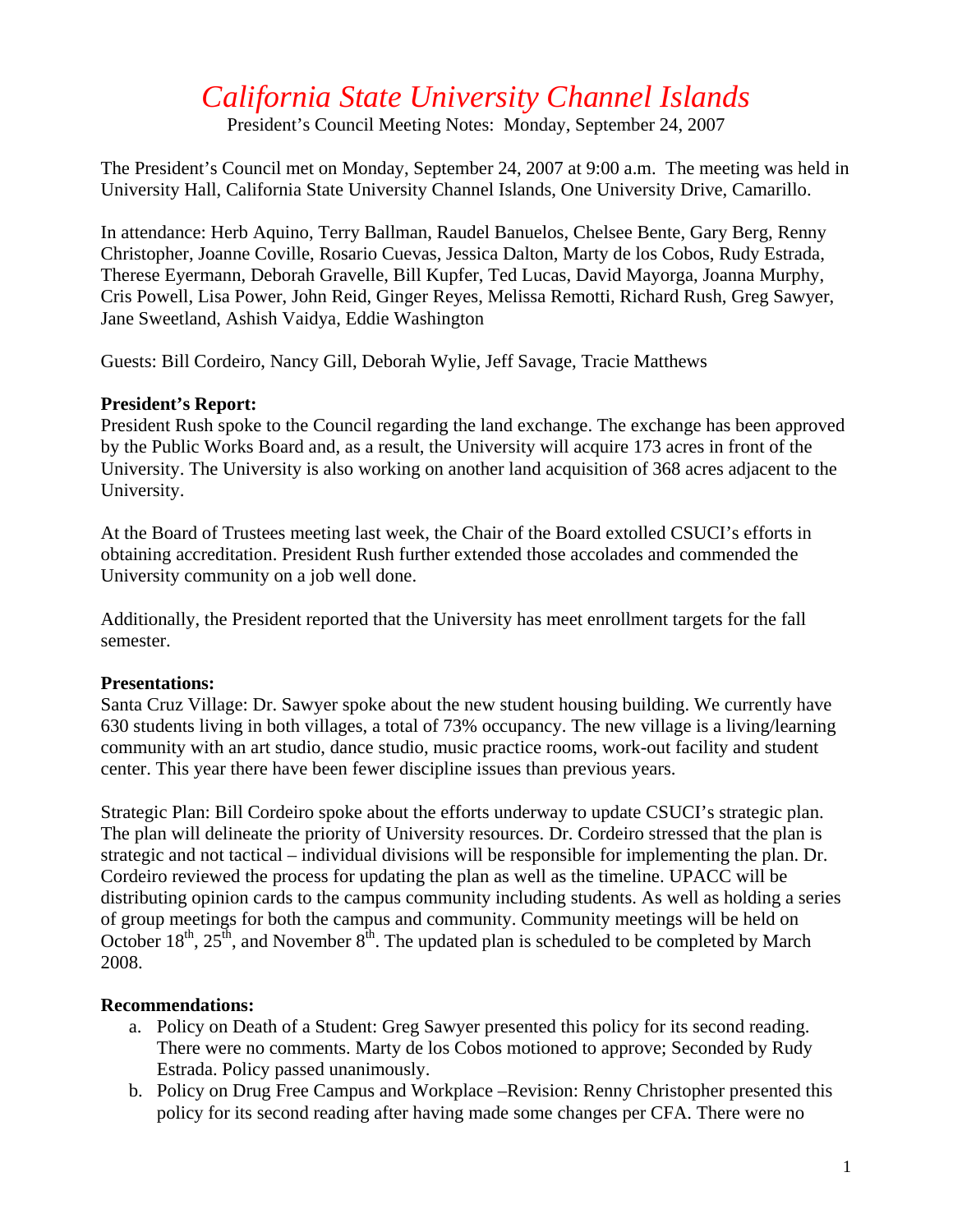comments. The motion to recommend the policy was approved and seconded. The policy passed unanimously.

c. Policy on University Events Calendar- Revision: Nancy Gill presented this policy. There was one comment regarding adding "admission events" in the Text section A. before "Cocurricular events". Joanne Coville motioned to approve with the change; Seconded by Ted Lucas. Policy passed unanimously.

# **Discussion:**

- d. Policy on Posting of Signage and Materials on External Spaces within the Campus Community: Nancy Gill presented this policy. There were no comments or changes. Policy will be brought back for recommendation.
- e. Policy on Admissions Exceptions Revision: Jeff Savage presented this policy. The President directed that "Director" be capitalized even though the CSUCI style manual says otherwise. Renny Christopher brought up a concern that there seems to be 2 different groups the policy applies to: those that have not been denied and those that have. She suggested that there either be two policies, or that the policy addresses both separately. Also, the name of the Admission Appeals Committee may be changed to reflect that all students who file may not be filing an appeal. Furthermore, Gary Berg suggested that the policy state that it applies only to undergraduates. As it is now, it's unclear. Finally, under the text heading, it mentions a "number of factors" which should be spelled out and clarified. This policy will need to be presented to Senate prior to going to being up for recommendation.
- f. Policy on Financial Aid Satisfactory Progress Revision: This policy was presented by Tracie Matthews. There were no comments, and this policy will not need to go through Senate as it does not have curricular implications.
- g. Policy on Campus Locks & Keys Revision: This policy was presented by Deborah Wylie. President Rush asked the Council if they could move to recommend the policy. Eddie Washington stated that as long as the policy does not contain any employee penalty for employee for losing keys, then he would be ok with moving it forward. The motion was approved, seconded and the policy passed unanimously.

Additionally, Renny Christopher updated the Council on the status of policies that are currently being reviewed by the CFA. She received a call this morning that they would like to meet and confer. She will keep the Council updated.

# **Policies for Review**

Melissa Remotti presented policies that are up for renewal and asked the Council to please review them and send any comments or changes to the appropriate contact person prior to November's meeting. It will then be decided whether the item needs to be presented to the Council for discussion or placed under recommendation for renewal.

#### **Policies for 08-09 Catalog**

Melissa Remotti informed the Council that policies for the 08-09 catalog would need to be fasttracked through the November meeting as the deadline for content additions is January 23<sup>rd</sup> and the Council is dark in October and December.

# **Administrative Policy Website**

Melissa Remotti informed the Council that due to frequent request for printable versions of approved policies, there is now a link to a printable .pdf for each policy on the Administrative Policy Website.